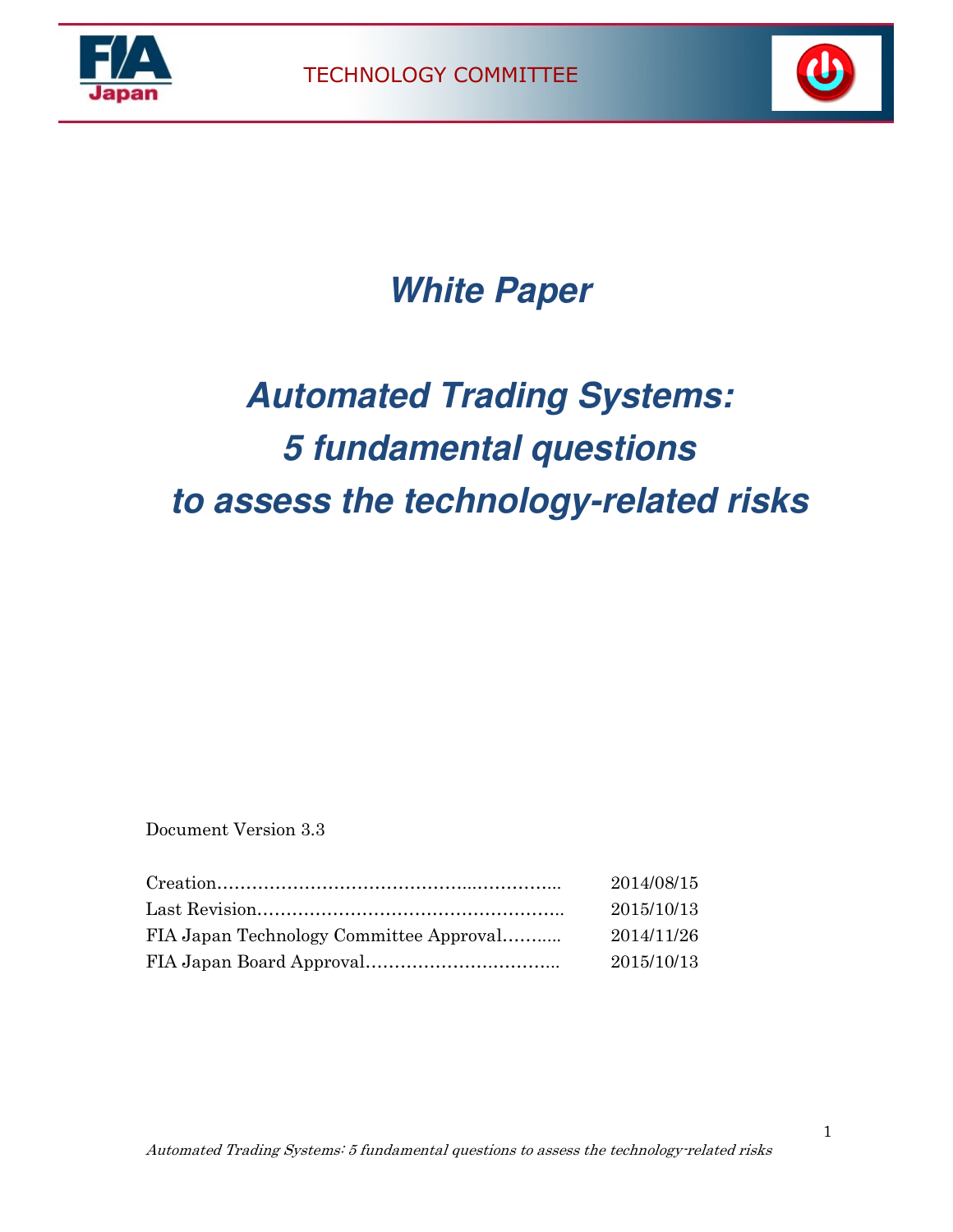



#### Introduction Note

In March 2015, the Automated Trading Committee of the FIA Market Technology Division published a "Guide to the Development and Operations of Automated Trading Systems" (ATS) in the US.

https://americas.fia.org/articles/fia-issues-guide-development-and-operation-automated-tradingsystems

While acknowledging risks of other natures like financial risks, this has prompted our FIA Japan Technology Committee to further reflect on the specific technology-related risks undeniably associated with the use of ATS.

In a first step, the exercise has consisted in defining the core constituents of any ATS so that the committee could, in a second phase, identify the fundamental technology-related risks inherent to such system. It has led the committee to create the definitions and check list presented below, which gathers five "simple but not easy" open questions on ATS technology risks.

The committee strongly recommends that any organization directly or even remotely involved with ATS closely considers these questions.

Tokyo, Japan, September 30, 2015

 Bruno ABRIOUX FIA Japan, Technology Committee Chairman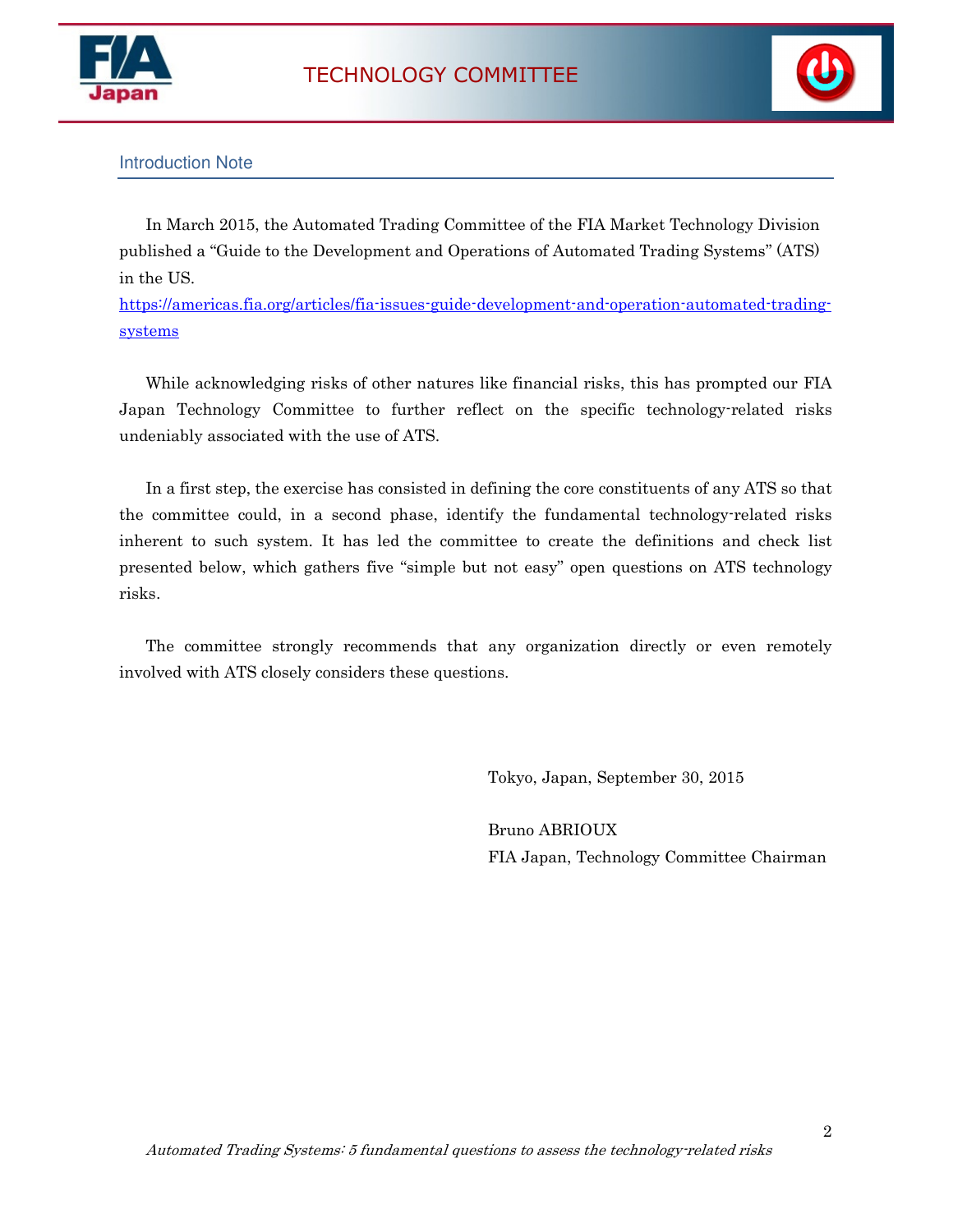



# **Table of Contents**

| The 5 technology-related risks of ATS and their fundamental assessment questions5 |  |
|-----------------------------------------------------------------------------------|--|
|                                                                                   |  |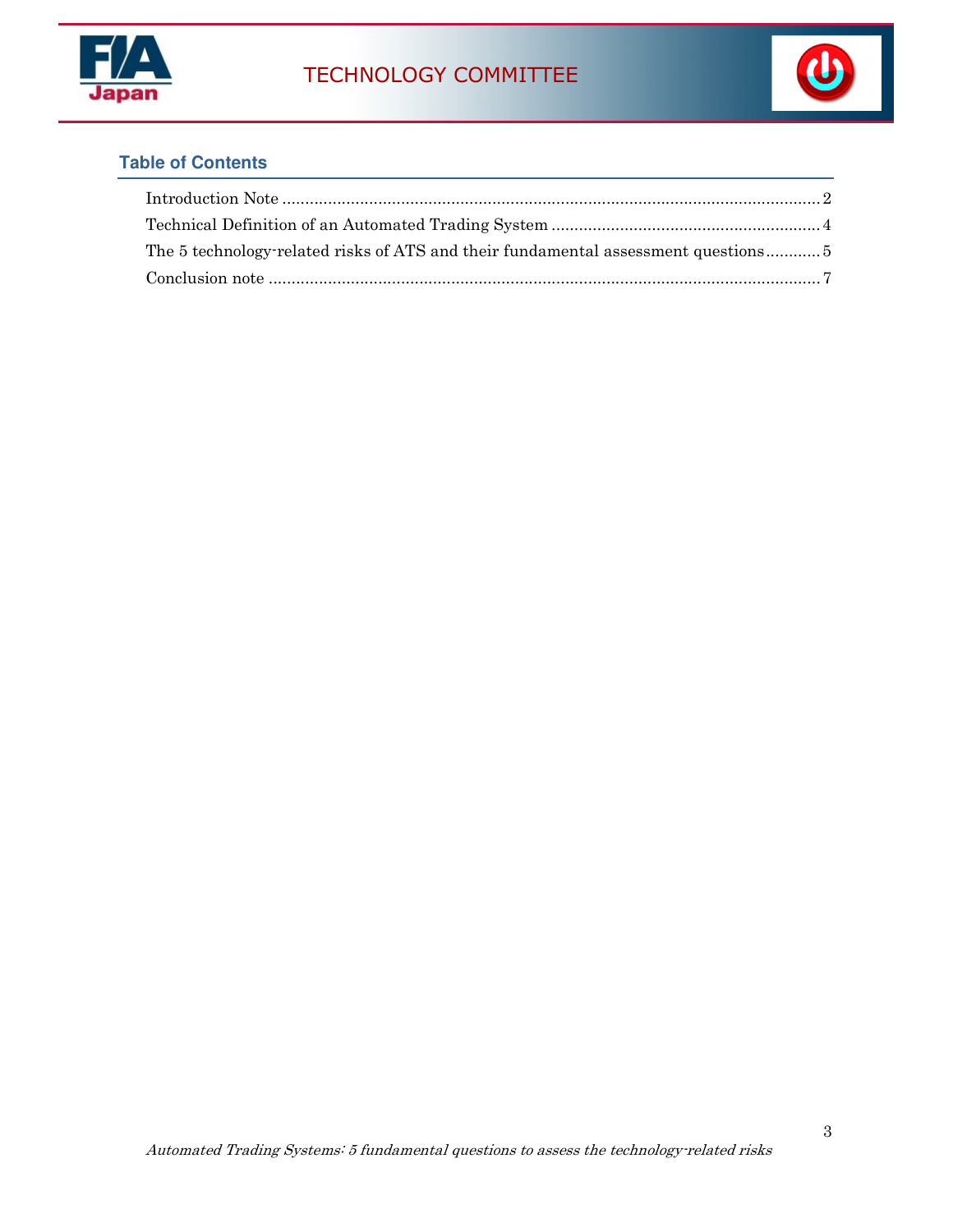



# **Technical Definition of an Automated Trading System**

Among various definitions, an Automated Trading System can be referred as: "a logic running on an IT system without human intervention that is set to make contextual trading and execution decisions based on the analysis of dynamic data"



#### Legend:

➊ the logic, often referred as algorithm: a program developed to make decisions (outputs) based on a number of inputs

➋ the IT system running the logic without human intervention; "IT system" is to be understood here in its broad meaning: from infrastructure including computational resources like CPU, memory, storage, network connectivity… down to the operating system and software application layers

➌ the settings associated to the logic: configuration parameters and other non-real-time static data

**O** the context: the conditions that define the market and trading environments

➎ the dynamic data flow such as real-time market prices, company risk data updates, news, social media sentiment…

This definition intentionally depicts the concept of ATS in its widest possible spectrum: from basic VWAP execution algorithm to advanced HFT programs.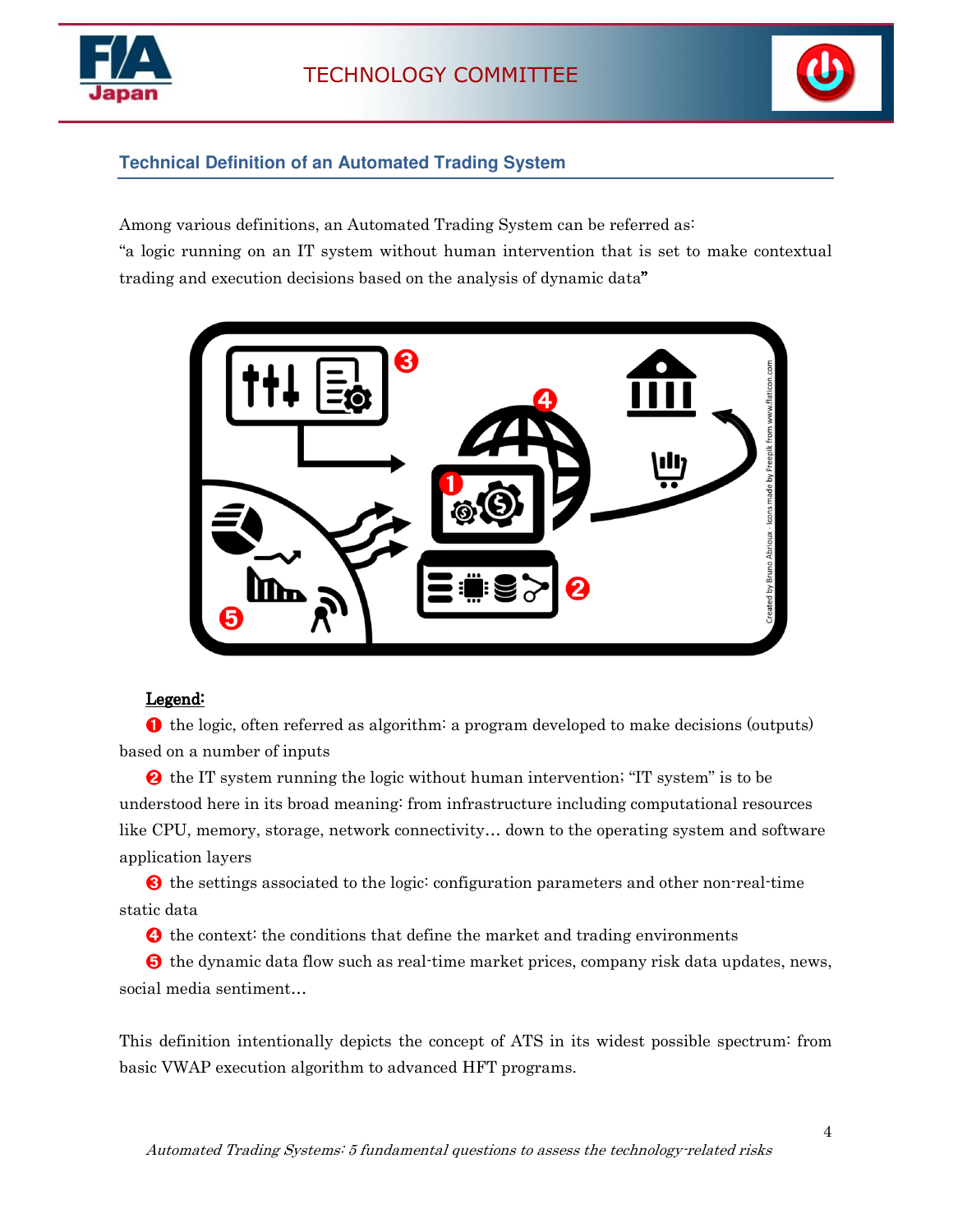



#### **The 5 technology-related risks of ATS and their fundamental assessment questions**

In a pro-active prevention spirit, the below section will focus on the five core constituents of any ATS as described above and brings key questions helping assess its level of technology-related risk.

#### 1. Technology-related Risk  $\bullet$ : a flawed or corrupted decision logic



Be it inadvertently through misconception or miscoding or be it deliberately through malicious intentions to improve the business performance in a non-compliant fashion, an ATS can present risks of flawed or corrupted logic. In the former case, this could lead to a sudden erratic behavior of your ATS (including possible violations of trading rules) while, in the latter case, this could purposely direct to regulatory breaches.

#### $\blacktriangleright$  Key Question to assess Risk  $\blacklozenge$ :

Which measures do you take to guarantee that your ATS logic does not include any flawed design, malfunction or intentional non-compliant code?

#### 2. Technology-related Risk  $\bigotimes$ : system performance issues



Insufficient computing capacity, faulty equipment, network traffic congestion… are as many risks that may lead to an improper behavior of your ATS. Indeed, under such conditions, vital functions such as processing the real-time inputs, computing decisions, triggering and relaying the output action commands down to the market in a timely manner may be affected.

#### $\blacktriangleright$  Key Question to assess Risk  $\blacktriangleright$

How do you ensure that your IT system shows sufficient processing capacities to run the ATS logic at any time and permanently delivers full redundancy in order to cope with faulty equipment or network connectivity problems?

#### 3. Technology-related Risk  $\bigotimes$ : erroneous settings



Setting inadvertently wrong configuration parameters or inputting mistaken static data could obviously bring your ATS to operate in an unexpected, unpredictable way.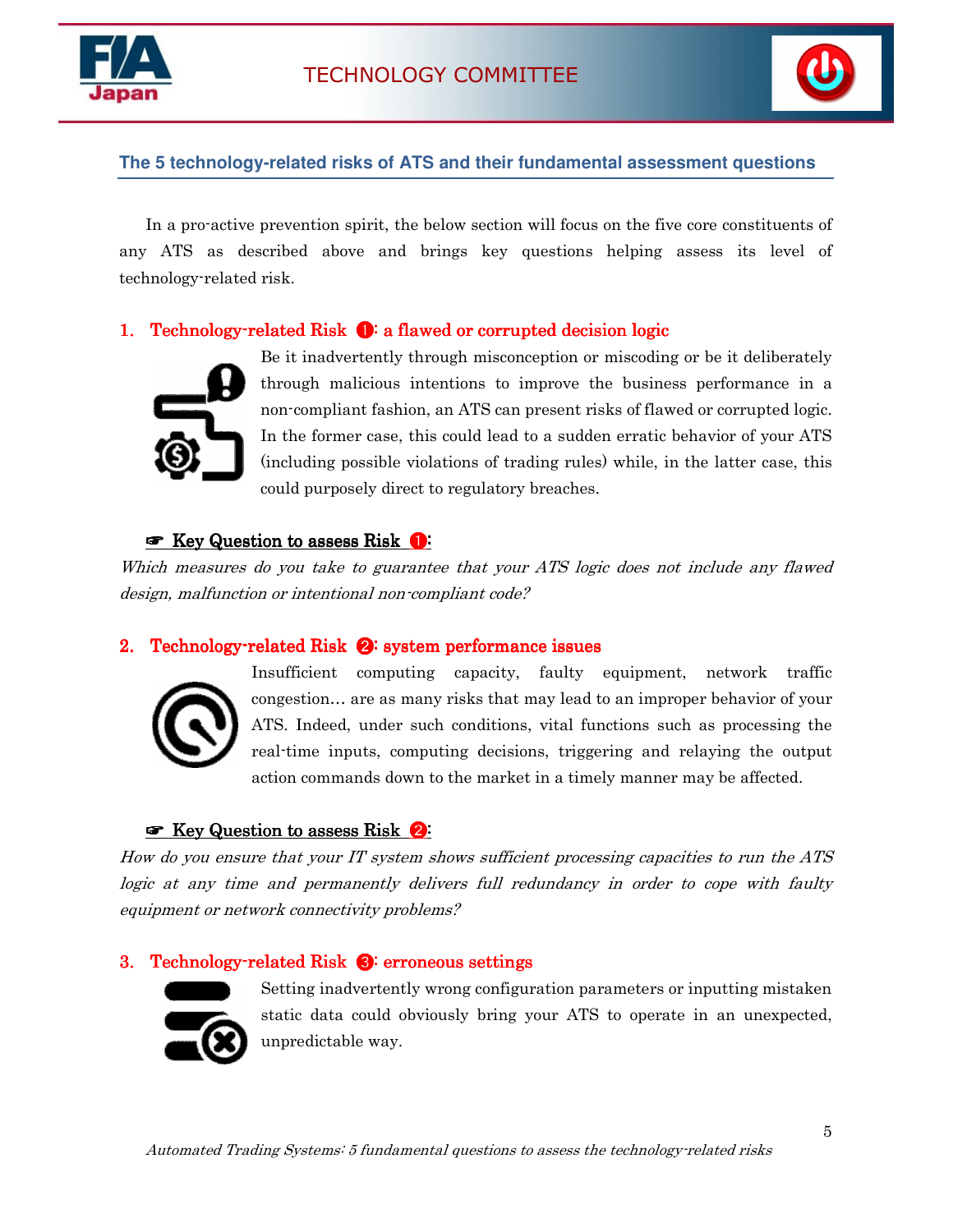



# ☞ Key Question to asses Question to asses Question assessRisk ➌:

Which change management procedures do you have in place to confirm a proper validation, authorization, scheduling, execution, communication and documentation of any ATS-related settings modification?

# 4. Technology-related Risk  $\bigoplus$ : ATS logic running under an unidentified context



Every program is normally conceived and tested to perform under a given identified context. Beyond those known boundaries, the behavior of the program may no longer be accurately predictable. Imagine here your ATS running under flash crash conditions or abnormal market volatility like the ones during the Japanese great Tohoku earthquake…

## <u>ান Key Question to assess Risk  $\bigoplus$ :</u>

To which extent have you identified the context under which your ATS can operate safely and predictably and how far can you detect changes in the market or trading environments conditions pushing your ATS beyond its known validated boundaries?

## 5. Technology-related Risk  $\bullet$ : delayed, missing or inaccurate dynamic data



In the face of unreliable dynamic data (missing or delayed delivery of real-time data, corrupted information, data inaccuracies) and despite a perfect logic, your ATS will very probably command the wrong decision; this is infamously known as Garbage In – Garbage Out (GIGO).

# ☞ Key Question to asses Key Question to asses Question assessRisk ➎:

What safeguards have you deployed to ensure a constant integrity of your dynamic data (content accuracy, timely delivery) and, in case of unreliable data despite your safeguards, to keep your ATS behavior under control?